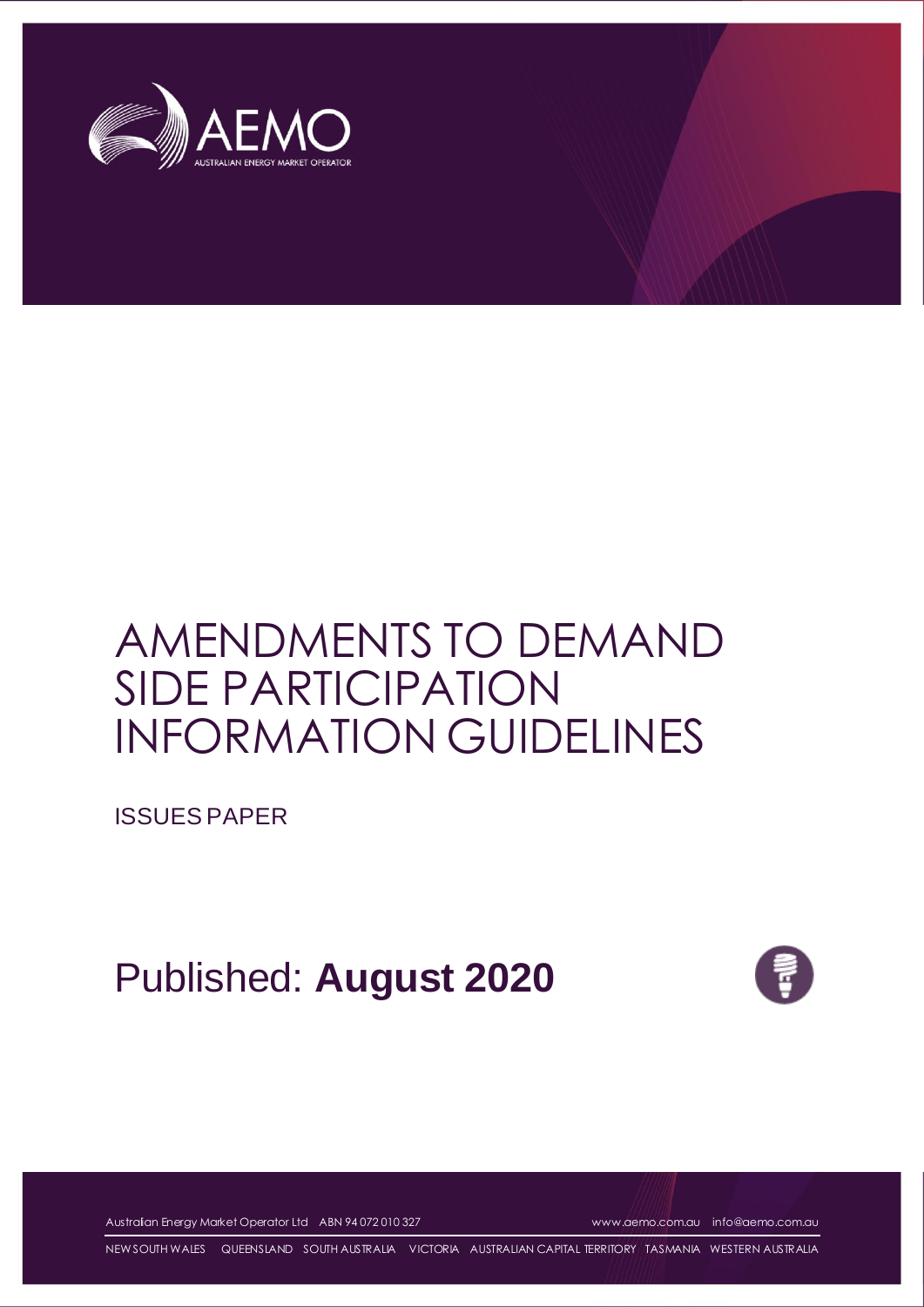

# <span id="page-1-0"></span>**EXECUTIVE SUMMARY**

The publication of this Issues Paper commences the first stage of the consultation conducted by AEMO on proposed amendments to the Demand Side Participation Information (DSPI) guidelines (the Guidelines) using the rules consultation procedures as defined in the National Electricity Rules (NER).

Note that a separate DSP forecasting methodology consultation has occurred regarding the DSP forecasting methodology<sup>1</sup>. This Issues Paper seeks input from the industry on changes to how AEMO collects information to support the DSP forecast, in particular, the DSPI Portal, and the practical considerations for data collection from market participants.

Topics included in this Issues Paper are:

- Updates to the data AEMO requires from participants to perform DSP forecasting.
- DSP's relationship with the Distributed Energy Resources (DER) Register and Wholesale Demand Response (WDR) interface.
- How the DSP programs should be classified to support the evolution of DSP.
- Entry of industry participant contact information to expedite AEMO's clarification of information entered in the portal.

Carefully considered changes or additions to terminology are also included, to ensure consistency and clarity.

This document details the impact of these changes on the Guidelines. It also highlights planned improvements to the DSPI Portal to make it more user friendly, including:

- Providing more upload options within the DSPI Portal.
- Providing information/training to industry participants to assist them in using the DSPI Portal.

Sectio[n 5](#page-13-0) summarises the proposed changes.

Stakeholders are invited to submit written responses on the proposed changes identified in this paper and the proposed amendments to the Guidelines, process description and timetable by **5.00 pm (Australian Eastern Standard time) on 30th September 2020**, in accordance with the Notice of First Stage of Consultation published with this paper.

<sup>1</sup> [https://aemo.com.au/consultations/current-and-closed-consultations/demand-side-participation-forecast-methodology](https://aemo.com.au/consultations/current-and-closed-consultations/demand-side-participation-forecast-methodology-consultation)[consultation](https://aemo.com.au/consultations/current-and-closed-consultations/demand-side-participation-forecast-methodology-consultation)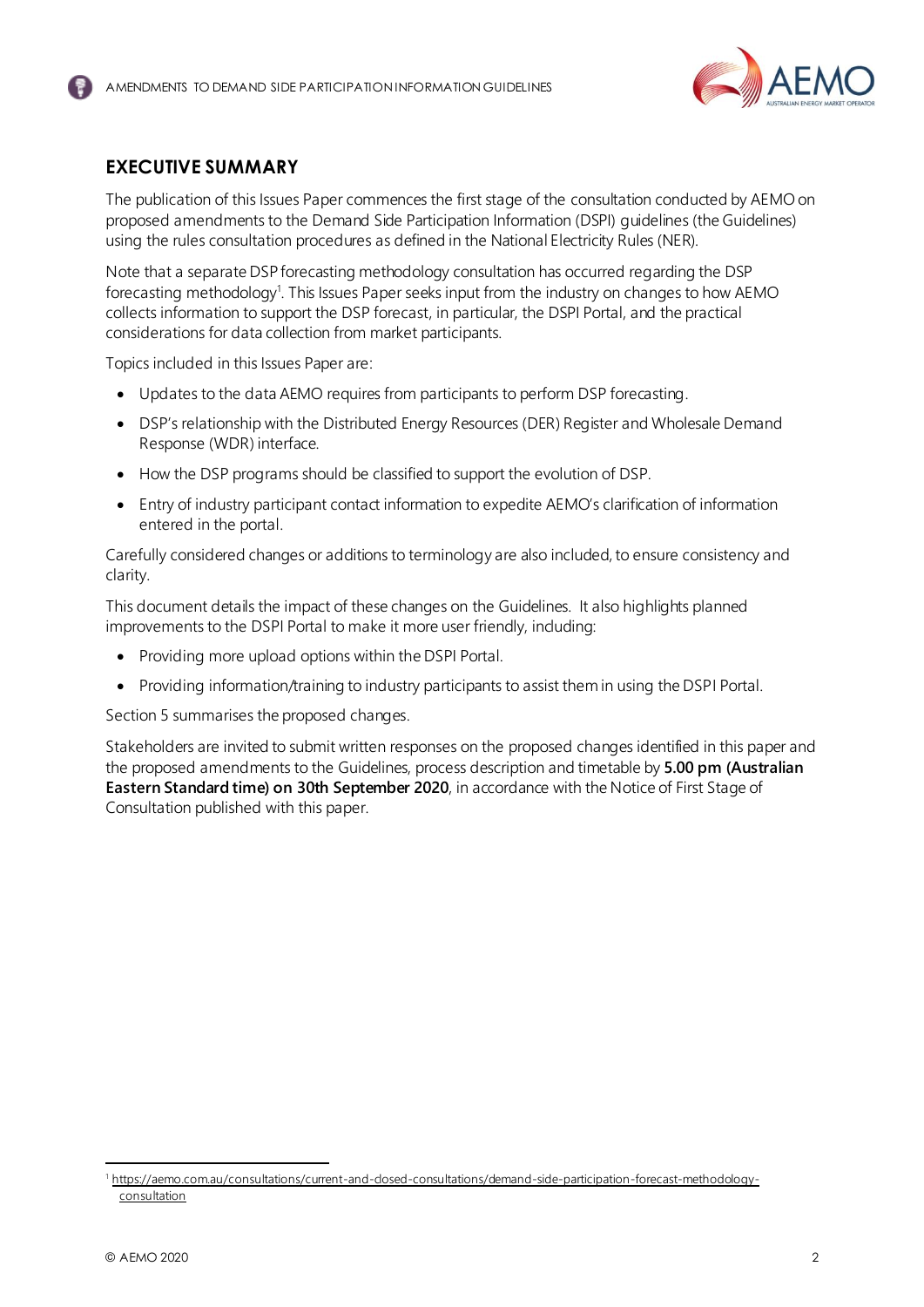

# **CONTENTS**

|       | <b>EXECUTIVE SUMMARY</b>                                       | $\mathbf 2$             |
|-------|----------------------------------------------------------------|-------------------------|
| 1.    | STAKEHOLDER CONSULTATION PROCESS                               | 4                       |
| 2.    | <b>BACKGROUND</b>                                              | 4                       |
| 2.1.  | Context for this consultation                                  | 4                       |
| 2.2.  | WDR rules change and impacts on the DSPI Guidelines            | 5                       |
| 2.3.  | Relevancy of DSPI to the DER Register and/or WDR interface     | 5                       |
| 2.4.  | Principles relevant to this consultation                       | 6                       |
| 3.    | PROPOSED AMENDMENTS TO THE DSPI GUIDELINES                     | $\overline{\mathbf{r}}$ |
| 3.1.  | Improving the completeness of the Potential Response field     | $\overline{7}$          |
| 3.2.  | Management of WDR and registration of RRO Qualifying Contracts | $\overline{7}$          |
| 3.3.  | Update DSP program categories                                  | 8                       |
| 3.4.  | Load-on capability                                             | 9                       |
| 3.5.  | Enhancing detail of future DSP programs                        | 9                       |
| 3.6.  | Timing of DSPI Portal entry                                    | 11                      |
| 3.7.  | Statement of no DSP to report                                  | 12                      |
| 3.8.  | Geographic information for validation and statistics           | 12                      |
| 3.9.  | Statistics of tariffs used to facilitate demand response       | 12                      |
| 3.10. | Adding participant contact details                             | 13                      |
| 4.    | PROPOSED CHANGES TO THE DSPI PORTAL                            | 13                      |
| 4.1.  | Providing more upload options within the DSPI Portal           | 13                      |
| 4.2.  | Improved resources for portal users                            | 13                      |
| 5.    | SUMMARY OF PROPOSED CHANGES FOR CONSULTATION                   | 14                      |
| 5.1.  | Summary of proposed changes to the DSPI Guidelines             | 14                      |
| 5.2.  | Summary of proposed changes to the DSPI Portal                 | 15                      |
|       | APPENDIX A.<br><b>GLOSSARY</b>                                 | 16                      |

## **TABLES**

| Table 2 Comparison of data collection through DSPI, DER Register and WDR interface 5 |  |
|--------------------------------------------------------------------------------------|--|
|                                                                                      |  |
|                                                                                      |  |
|                                                                                      |  |
|                                                                                      |  |
|                                                                                      |  |
|                                                                                      |  |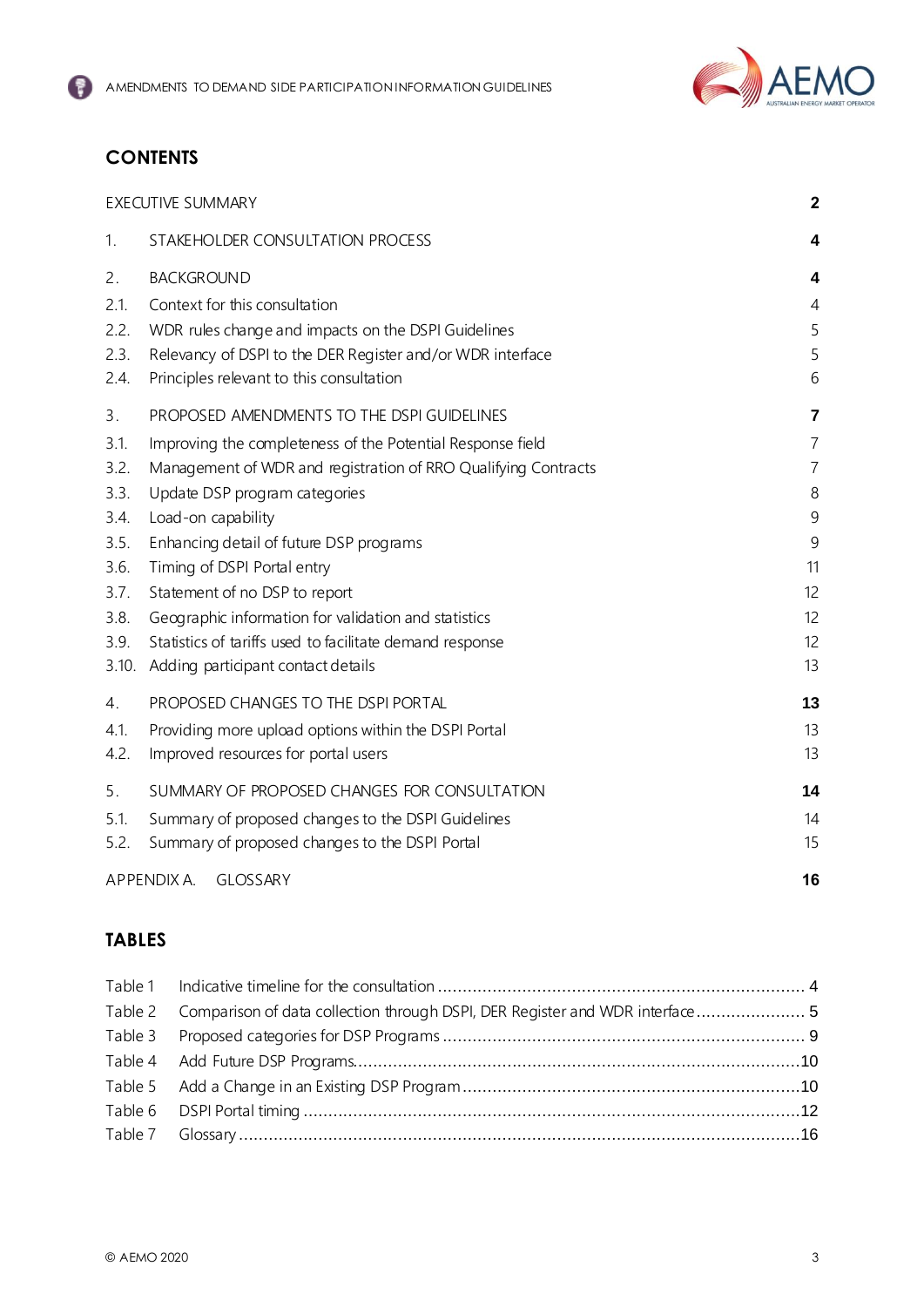

# <span id="page-3-0"></span>**1. STAKEHOLDER CONSULTATION PROCESS**

AEMO must maintain its DSPI Guidelines in accordance with the National Electricity Rules (NER) 3.7D(e)-(i). Any non-material revisions must be consulted on in accordance with the consultation procedure set out in NER 8.9.

AEMO is proposing a number of changes to the DSPI Guidelines (the Guidelines), which have been outlined in this document, and is consulting on these changes.

AEMO's indicative timeline for this consultation is outlined below. Dates may be adjusted depending on the number and complexity of issues raised in submissions and any meetings with stakeholders. The National Electricity Amendment (Wholesale demand response mechanism) Rule 2020 No. 9<sup>2</sup>, requires AEMO to review, and if required, amend and publish these Guidelines no later than 31 December 2020, to take effect on and from 31 March 2021.

<span id="page-3-3"></span>

| Table 1 |  | Indicative timeline for the consultation |
|---------|--|------------------------------------------|
|         |  |                                          |

| <b>Deliverable</b>                          | Indicative date   |  |
|---------------------------------------------|-------------------|--|
| <b>Issues Paper published</b>               | 26 August 2020    |  |
| Discussion with Forecasting Reference Group | 26 August 2020    |  |
| Submissions due on Issues Paper             | 30 September 2020 |  |
| <b>Draft Determination published</b>        | 28 October 2020   |  |
| Submissions due on Draft Determination      | 11 November 2020  |  |
| <b>Final Determination published</b>        | 9 December 2020   |  |

Prior to the submissions due date, stakeholders can request a meeting with AEMO to discuss the issues and proposed changes raised in this Issues Paper.

Note that there is a glossary of terms used in this Issues Paper at Appendix A.

# <span id="page-3-1"></span>**2. BACKGROUND**

#### <span id="page-3-2"></span>**2.1. Context for this consultation**

There are various drivers for this consultation on the Guidelines, including:

- AEMO's current load forecasting processes, including DSP forecasting methodology.
- AEMO's learnings on the use of the DSPI data source, both internally and from participant users.
- Alignment with the Wholesale Demand Response (WDR) rules<sup>3</sup> (the rules are due to commence on 24 October 2021) and the Distributed Energy Resource Register (DER Register). AEMO see this consultation as an opportunity for simplifications and integrations across WDR, DSP and DER. Such opportunities may minimise stakeholder obligations, and create efficiencies for AEMO.
- Allowing participant registration of RRO qualifying contracts in compliance with NER 4A.E.1 (c). This is not currently possible.

<sup>&</sup>lt;sup>2</sup> See:<https://www.aemc.gov.au/rule-changes/wholesale-demand-response-mechanism>

<sup>&</sup>lt;sup>3</sup> In accordance with clause 11.125.7 of the NER, AEMO is required to review and where necessary amend the demand side participation information guidelines to take into account the National Electricity Amendment (Wholesale demand response mechanism) Rule 2020.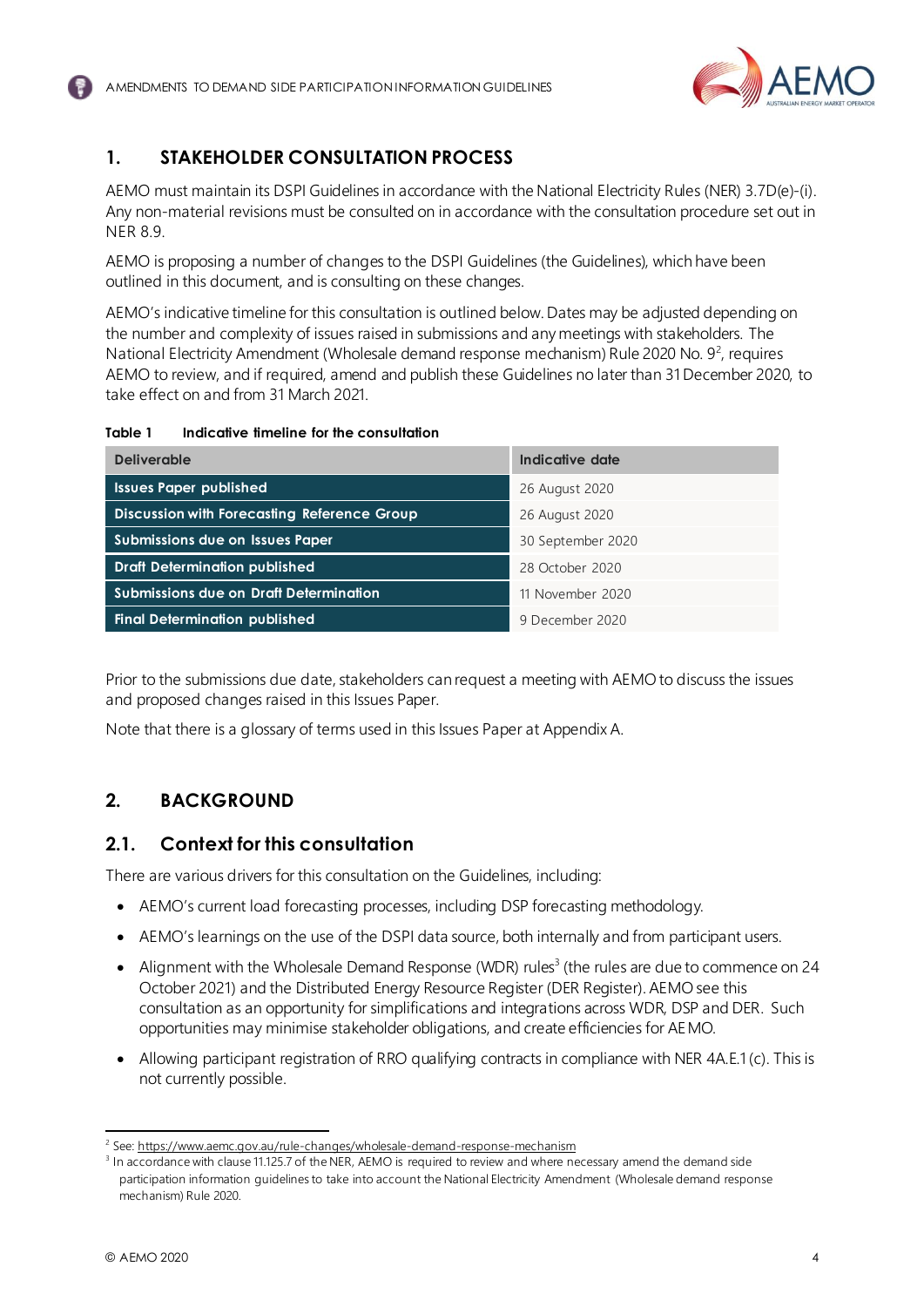

# <span id="page-4-0"></span>**2.2. WDR rules change and impacts on the DSPI Guidelines**

AEMO must account for DSP information when developing load forecasts as per NER clause 4.9.1(c).

AEMO's longer-term forecasting processes (Medium Term Projected Assessment of System Adequacy [MT PASA], Energy Adequacy Assessment Projection [EAAP], Electricity Statement of Opportunities [ESOO] and Integrated System Plan [ISP]) rely on AEMO forecasting WDR response. In contrast, other forecasts (generally the short-term forecasts) will directly reflect participant offers of possible load reductions under WDR. Thus, AEMO need to account for DSP both with and without WDR.

Information submitted through the WDR process does not fully meet the requirements (see next section), hence minor updates to the DSPI process to understand potential overlap between WDR and other DSP and future growth in WDR.

For the DSPI process, the WDR rules change also specifically:

- Broadens the term DSP from load curtailment to load adjustment, i.e. DSP now includes load increase (e.g. to manage system security at time of low demand) – NER 3.7D(a).
- Broadens the requirement of DSP statistics to be published by AEMO NER 3.7D(c).
- Allows participants to provide a statement to confirm they have no DSP without having to submit a formal NULL submission through the DSPI interface for each participant ID – NER 3.7D(b)(2). AEMO is to define the requirements for this statement in the DSPI Guidelines – NER 3.7D(e)(1)(4A).

#### <span id="page-4-1"></span>**2.3. Relevancy of DSPI to the DER Register and/or WDR interface**

AEMO notes an increasingly complex energy market where DSP exists alongside Distributed Energy Resources (DER) and, from October 2021, will include Wholesale Demand Response (WDR).

Submissions to the DSP Forecasting Methodology consultation, and comments made in the Forecasting Reference Group, indicate participant concern regarding the potential for duplication of participant effort in relation to data collection across these areas. For this reason, AEMO has considered the potential to integrate the DSPI Portal with the DER register and/or WDR interface. The three data collection processes are summarised in [Table 2](#page-4-2).

| <b>Description</b> | <b>DSPI</b> portal                                                                                                                                                                                                                                                                                             | <b>DER</b> register                                                                                                                                                                                                                                        | <b>WDR</b> interface                                                                                                                                                                                                                                                                                  |
|--------------------|----------------------------------------------------------------------------------------------------------------------------------------------------------------------------------------------------------------------------------------------------------------------------------------------------------------|------------------------------------------------------------------------------------------------------------------------------------------------------------------------------------------------------------------------------------------------------------|-------------------------------------------------------------------------------------------------------------------------------------------------------------------------------------------------------------------------------------------------------------------------------------------------------|
| Overview           | All registered participants<br>provide an annual<br>snapshot of their DSP<br>network and/or market<br>driven programs, to<br>support AEMO' annual<br>demand forecasting<br>process. AEMO's specific<br>definition of DSP applies,<br>which avoids overlap and<br>gaps with the Demand<br>and Supply forecasts. | Networks upload data<br>based on installed devices,<br>as part of an ongoing<br>operational business<br>process. The DER register<br>only includes distributed<br>generation data.<br>Data is collected per the<br>DER Register Information<br>Guidelines. | Demand Response Service<br>Providers (DRSPs) may<br>apply to classify any NMI's<br>(other than a small<br>customer load) as WDR<br>units, via the WDR<br>interface.<br>WDR is the dispatched<br>reduction of these loads<br>below an assumed<br>baseline in return for<br>access to wholesale prices. |

#### <span id="page-4-2"></span>**Table 2 Comparison of data collection through DSPI, DER Register and WDR interface**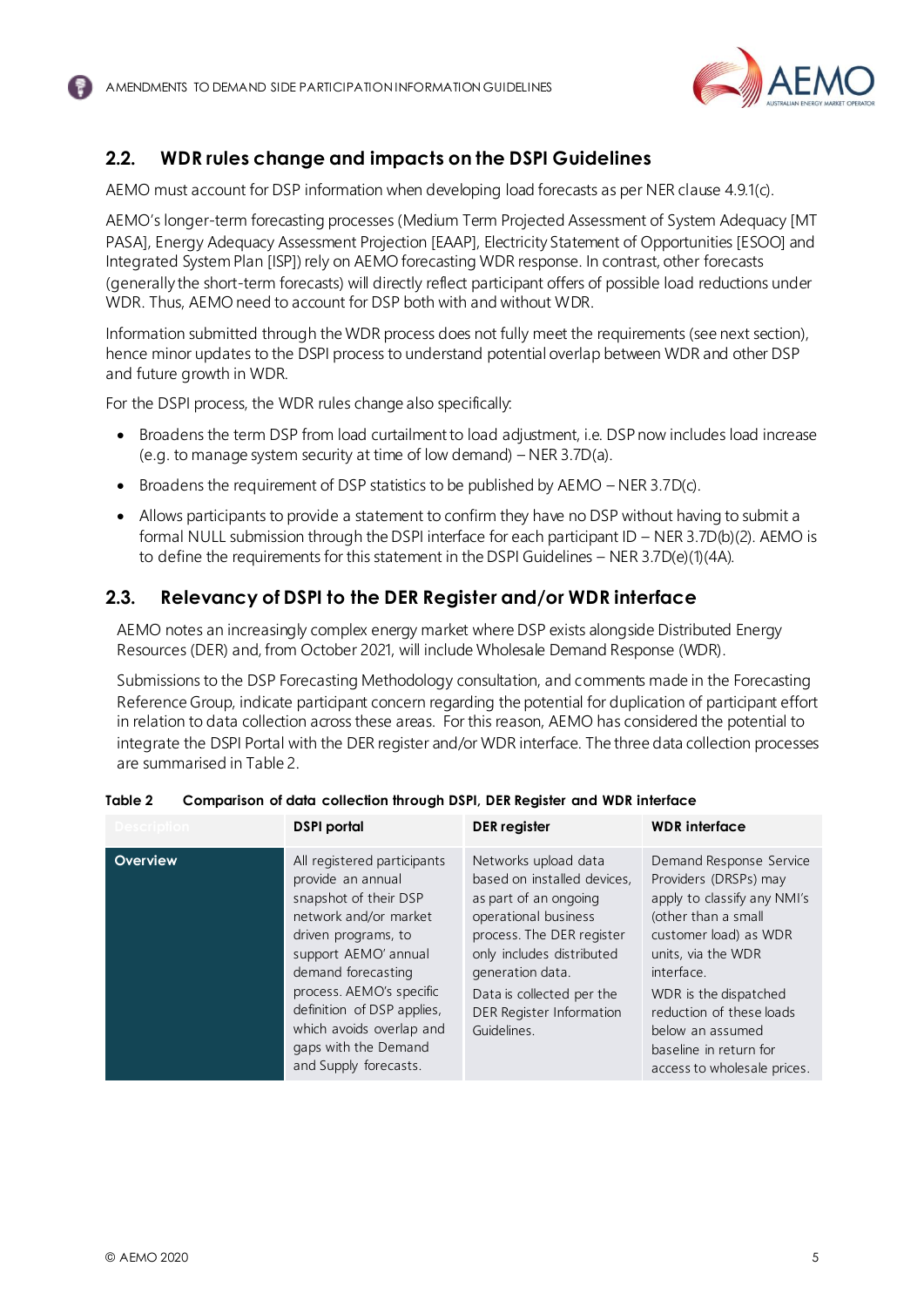

| <b>Userbase and fiming</b>          | Populated by registered<br>participants. Entry of DSP<br>data for registered<br>participants is mandatory<br>under clause 3.7D(b) of<br>the NER and occurs from<br>31 March each year to 30<br>April as per the DSPI<br>Guidelines. | Populated by networks<br>and installers via API's<br>and/or portal.<br>Open all the time,<br>constantly updated as part<br>of the installation business<br>process.                                                                                                 | AEMO will update<br>classification records to<br>reflect DRSPs applications<br>for customers to join/leave<br>their WDR program, which<br>can be at any time of year. |
|-------------------------------------|-------------------------------------------------------------------------------------------------------------------------------------------------------------------------------------------------------------------------------------|---------------------------------------------------------------------------------------------------------------------------------------------------------------------------------------------------------------------------------------------------------------------|-----------------------------------------------------------------------------------------------------------------------------------------------------------------------|
| <b>High level data</b><br>structure | Organised by DSP<br>program, with NMIs listed<br>per program                                                                                                                                                                        | <b>DER Register Generation</b><br>Information includes NMI<br>and sub-NMI level data for<br>all small generating units<br>with nameplate rating <<br>30 MW.                                                                                                         | WDR unit level<br>information, associated<br>NMIs and relevant<br>standing data.                                                                                      |
| <b>Data validation</b>              | DSP program data<br>manually reviewed.                                                                                                                                                                                              | Highly automated<br>validation through DER<br>Register APIs or Web<br>Portal on submission of<br>record. Processes are<br>being introduced to<br>compare data in the DER<br>Register to one or more<br>reference data sources for<br>validation or<br>augmentation. | To be defined, but<br>expected to be both<br>manual (via AEMO WDR<br>registration processes) and<br>via automated checks.                                             |
| <b>Application</b>                  | DSP is an important<br>element of annual<br>reliability forecasts. It is<br>complex and time critical.                                                                                                                              | DER Register supports<br>collection of statistics on<br><b>DER Generation</b><br>Equipment. AEMO may<br>use DER Register<br>information for load and<br>reliability forecasts and for<br>exercising its statutory<br>functions.                                     | WDR portfolio<br>management to support<br>registration process, WDR<br>compliance, evaluation<br>and settlement.                                                      |

Based on the above table, AEMO sees DSPI, the DER Register and WDR processes as sufficiently different to warrant keeping them distinct. However, AEMO does propose to:

- Ensure sufficient information is available to identify the WDR component of DSPI via the method outlined in Sectio[n 3.2](#page-6-2).
- Reduce the reporting burden by removing duplication of energy storage reporting between DSPI and DER register as outlined in Sectio[n 3.3](#page-7-0).
- Address the risk of participant confusion regarding data provision via the training initiative listed in Sectio[n 4.2.](#page-12-3)

#### <span id="page-5-0"></span>**2.4. Principles relevant to this consultation**

The following principles guide this consultation's considerations and priorities.

The DSPI and the portal collecting the data defined in the Guidelines should: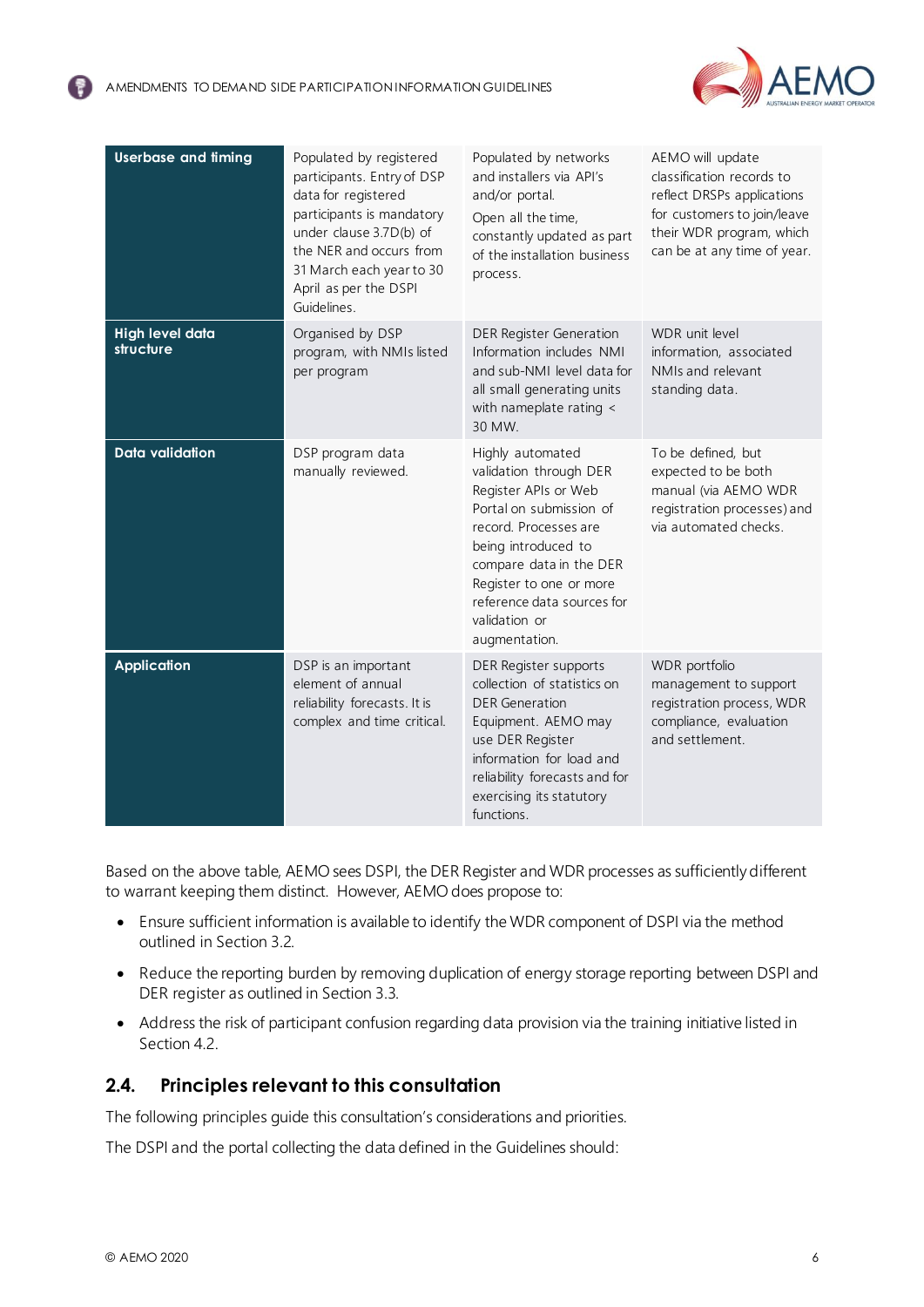

- Efficiently support the needs of AEMO's forecasting processes, both in terms of effort to AEMO and to participants.
- Avoid where possible duplication of participant effort across multiple data collection processes
- Comply with AEMO's confidentiality and privacy policies.
- Be simple and intuitive, or to the extent the subject matter is inherently complex, include quidance to participants on how to complete their processes within the DSPI Portal.
- Be flexibly designed to support evolution of the requirements without needing major changes.

## <span id="page-6-0"></span>**3. PROPOSED AMENDMENTS TO THE DSPI GUIDELINES**

The proposed changes to the Guidelines are addressed in the following sections.

#### <span id="page-6-1"></span>**3.1. Improving the completeness of the Potential Response field**

AEMO's operational experience with the DSPI Portal found the Potential Response field to be inconsistently completed across participants. AEMO appreciates participants implementing particular types of DSP without a sufficient history may be reluctant or unable to complete this field. This challenge can be better understood through the consideration of two scenarios:

- (i) a Retailer trialling a novel tariff may not have sufficient data on which to base an estimated response.
- (ii) a participant implementing a load control system similar to their existing programs is well placed to estimate demand reduction.

The problem occurs when the DSPI Portal has an optional field for Potential Response to cater for (i) but the field is left empty by participants in cases similar to (ii). It is beneficial for forecasting to have completed information as consistent as possible, so AEMO proposes changing the portal so the Potential Response field is:

- Optional for DSP program categories which AEMO understands are not yet well understood, and therefore difficult for a participant to estimate.
- Mandatory for DSP program categories that are well understood, and it is reasonable to expect an estimate from the participant.

AEMO proposes DSP response estimates are mandatory for all but the market exposed customers and programs with customers on fixed Time-Of-Use tariffs. AEMO seeks industry feedback on the reasonableness of this, and which DSP program categories should have mandatory/optional response estimates.

A second issue is the possibility of differing interpretations of the word 'potential'. AEMO proposes to split the question into two separate components:

- Maximum potential response (MW).
- Firm (or contracted) response (MW) of particular relevance to the registration of Qualifying contracts under the Retailer Reliability Obligation (RRO) as per Sectio[n 3.2](#page-6-2).

# <span id="page-6-2"></span>**3.2. Management of WDR and registration of RRO Qualifying Contracts**

As per Section [2.2](#page-4-0), AEMO needs to account for DSP both with and without WDR.

However, as discussed in Sectio[n 2.3](#page-4-1), there are no current plans to combine the DSPI Portal and WDR interface. Also, the DSPI Portal must enable participant registration of RRO qualifying contracts in compliance with NER 4A.E.1(c).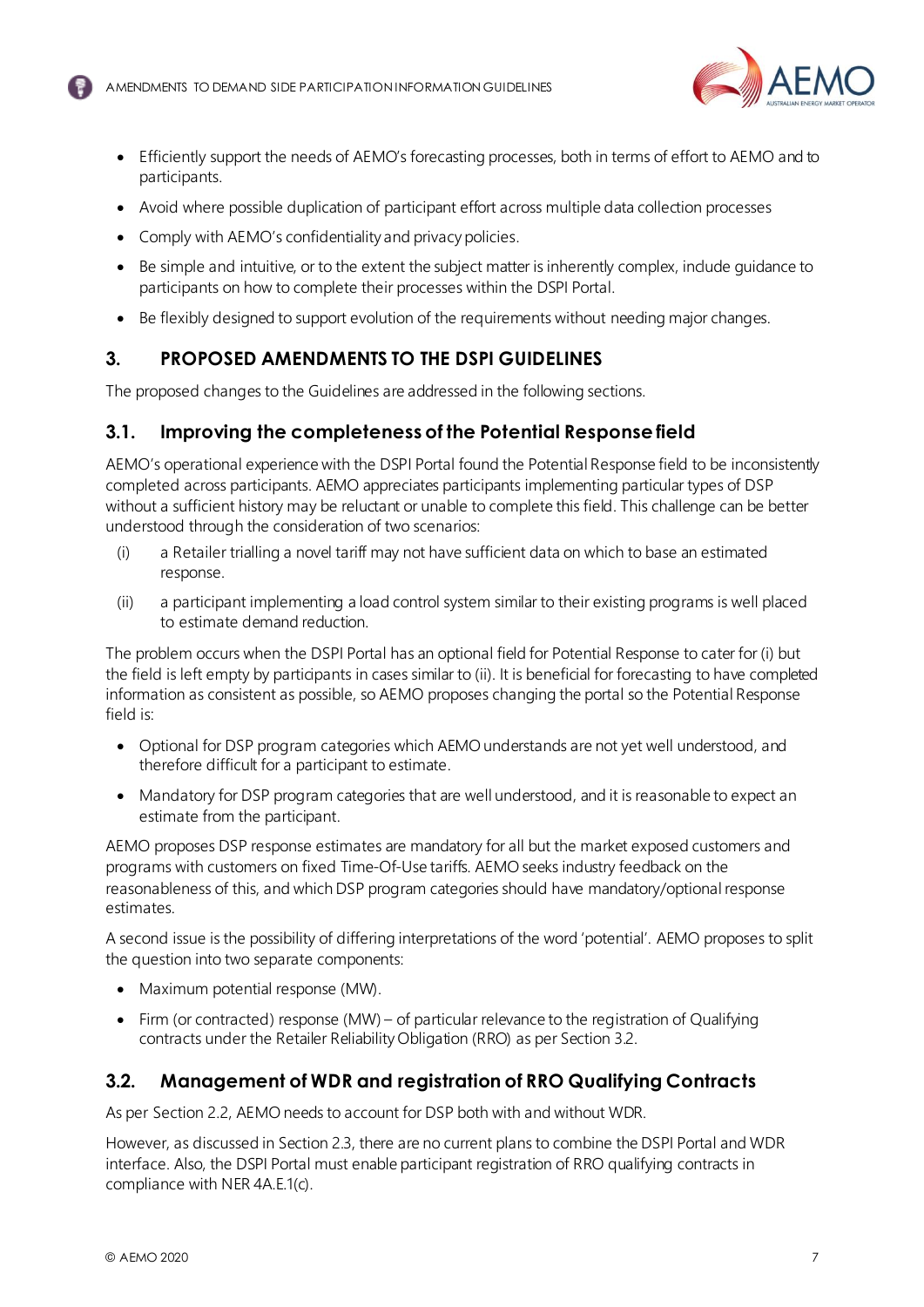

AEMO believes WDR and RRO to effectively be mutually exclusive in the context of a site performing DSP. To meet both requirements, AEMO proposes adding a mutually exclusive selection for current and future DSP programs with the following wording:

- The DSP program is currently (or will be) in WDR.
- The DSP program is currently (or will be) a registered RRO Qualifying Contract.
- Neither.

AEMO invites submissions on whether the WDR and RRO are in fact mutually exclusive, and whether the above is reasonable.

#### <span id="page-7-0"></span>**3.3. Update DSP program categories**

Currently the portal's options for DSP program categories are:

- Market exposed connections, for programs below 1 megawatt (MW).
- Connections on retail time-of-use tariffs, for programs below 1 MW.
- Connections on network event tariffs, for programs below 1 MW.
- Connections on network-controlled load, for programs below 1 MW.
- Connections with energy storage, for programs below 1 MW.
- Larger connections and programs above 1 MW.

Two issues with the above categories are identified and addressed below:

- Connections with energy storage.
	- − This category was relevant prior to the DER register but is no longer required. AEMO proposes removing this unnecessary category from the DSPI Portal, to support AEMO's intention of minimising participant effort.
	- − Note that where energy storage is part of a package that fits a category above, it would still be required in its respective category. For example, where a battery is managed as a VPP by a network operator, the NMIs with that program would be listed under the 'Connections on network controlled load' as shown i[n Table 3](#page-8-2) below.
- Larger connections and programs.
	- − This category was originally included as a 'catch all', but the use of size as a dimension regardless of technology removes visibility of the total size of each DSP program category. AEMO proposes replacing this category with 'Not elsewhere classified'.
	- − Note that the size dimension of this category will be removed, enabling future analysis of the total size and growth of each DSP technology

AEMO also proposes making the DSP Program categories more generic to reflect the type of control or signalling for response independent of the organisation type, as different organisation types may use a similar type of control for different purposes. The suggested DSP Program categories are listed in Table 3 along with a brief explanation of what it represents, noting that the controlled load has been separated into two; reflecting control based on set (fixed) schedules versus dynamic operation based on system conditions/spot price.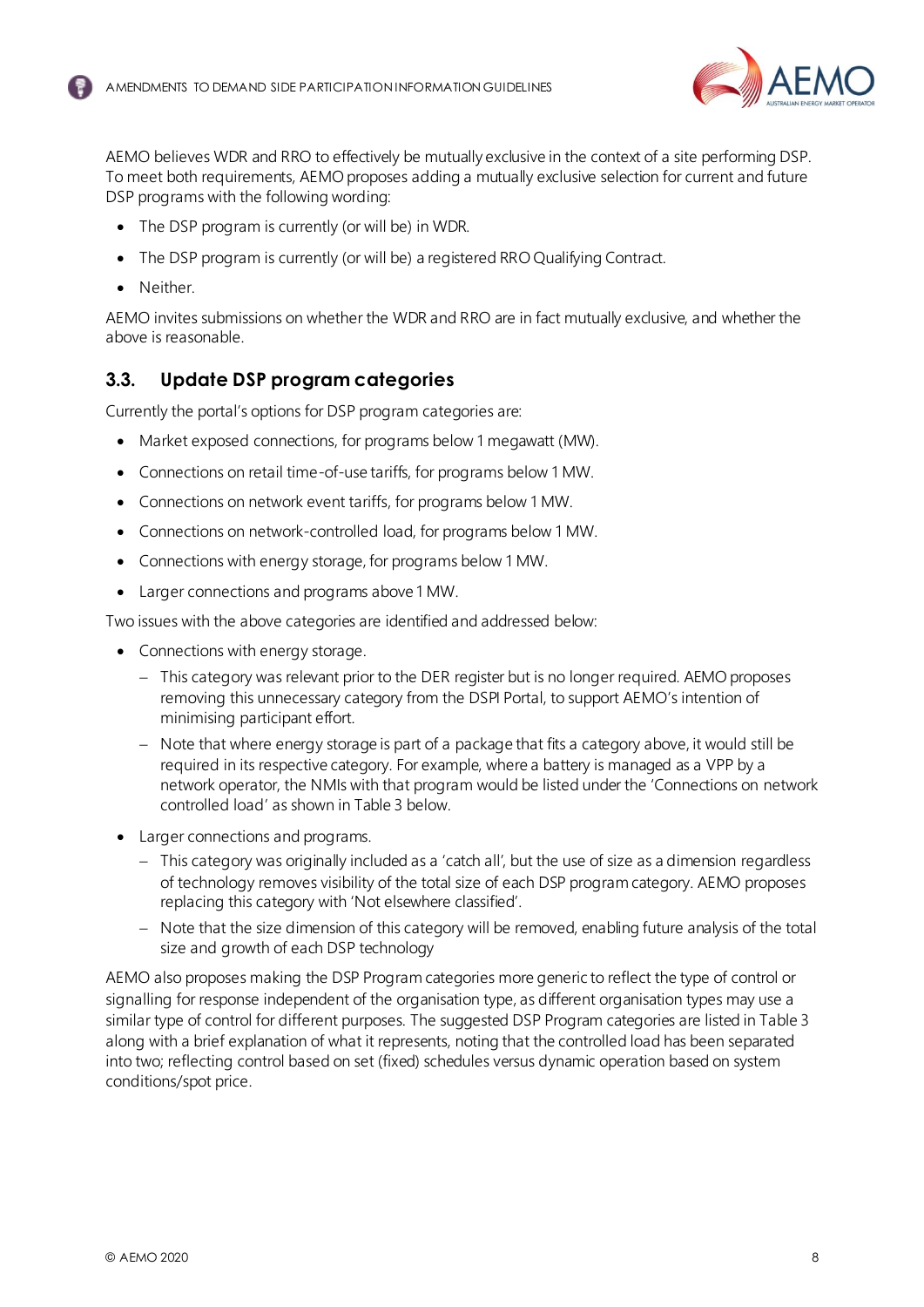

| <b>DSP Program Category</b>                            | <b>Explanation</b>                                                                                                                                                                                                                                                                                                                 |
|--------------------------------------------------------|------------------------------------------------------------------------------------------------------------------------------------------------------------------------------------------------------------------------------------------------------------------------------------------------------------------------------------|
| Market exposed connections                             | This covers connections exposed to spot price, either<br>directly or via pass-through contract. This includes<br>loads responding under the WDR rules and any<br>connections that are only spot price exposed during<br>specific events.                                                                                           |
| <b>Connections on fixed time-of-use tariffs</b>        | This include connections exposed to fixed time-of-use<br>pricing, including day/night tariffs.                                                                                                                                                                                                                                     |
| <b>Connections on dynamic event tariffs</b>            | Connections, which are subject to dynamic tariffs that<br>price consumption and/or connection costs differently<br>for specific periods during the year. These periods are<br>dynamically determined by the program operator and<br>could relate to local or regional demand at the time.                                          |
| Directly controlled connections (fixed schedule)       | Connections directly controlled based on a set<br>schedule for the year, irrespectively of actual demand<br>and/or spot price at the time. This includes control of<br>hot water load.                                                                                                                                             |
| Directly controlled connections (dynamic<br>operation) | Connections directly controlled (or manually instructed<br>to) based on actual or forecast system conditions<br>and/or price. This includes aggregated response of<br>same battery storage systems as a virtual power plant<br>(VPP) and reduction in air conditioner load or electric<br>vehicle charging on extreme demand days. |
| Not elsewhere classified                               | This category allows for special cases that don't<br>obviously fit into the above categories. Entries in this<br>category will be reviewed by AEMO and reclassified<br>into the above if possible.                                                                                                                                 |

#### <span id="page-8-2"></span>**Table 3 Proposed categories for DSP Programs**

# <span id="page-8-0"></span>**3.4. Load-on capability**

As per Sectio[n 2.2](#page-4-0), the WDR rules change will, from October 2021, change the wording about DSP in NER clause 3.7D from "curtailment" to "adjustment", acknowledging that DSP can provide both an upwards (load-on) and downwards (curtailment) response in demand from the grid.

AEMO recognises that 'load-on' is an important future area of application to help both network operators and AEMO to manage minimum demand conditions. Load-on may not always be mutually exclusive with the DSP categories proposed above, and so should not be listed as a DSP category.

To align with the WDR rule change, a Load-on field will also be included in this DSPI Portal update to support AEMO's identification of programs that include loads, embedded generation and storage that are flexible at times of minimum demand (or responding to low/negative spot prices in general).

# <span id="page-8-1"></span>**3.5. Enhancing detail of future DSP programs**

Currently the DSPI Portal user is presented with two optional text fields:

- 'Future programs' to capture new future programs or changes to existing programs.
- 'Future Deployments' to capture any committed projects or contracts where once commissioned, potential DSP response is expected to exceed 1 MW.

AEMO is concerned that: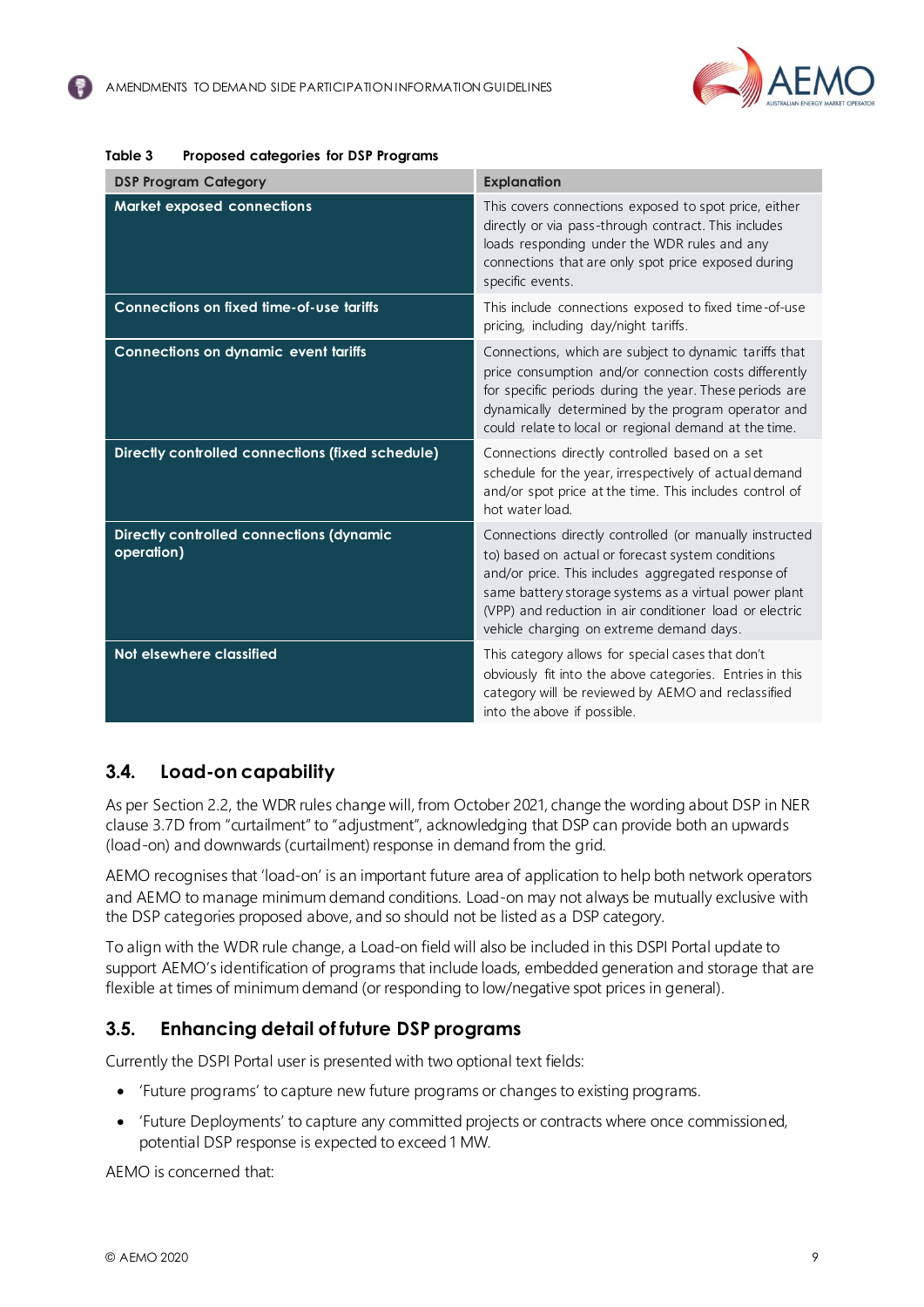

- The field names are open to interpretation and the use of text fields do not ensure a consistent response across participants.
- The ramp up of the DSP program over time is not requested.
- It is not obvious that a program is a future program or a change to an existing program.
- There is no option to reflect if the program represents a decrease (curtailment) in demand or an increase (load-on) in demand as per sectio[n 3.4.](#page-8-0)
- We need to capture whether a DSP program is (or will be) included in WDR or (per Sectio[n 3.2](#page-6-2)) is an RRO qualifying contract, as described in sectio[n 2.2](#page-4-0).

To address these issues (and others described in this Issues paper), AEMO proposes to replace the two text fields with the following tables:

<span id="page-9-0"></span>

| Table 4<br><b>Add Future DSP Programs</b> |  |
|-------------------------------------------|--|
|-------------------------------------------|--|

| Field                                 | Mandatory/Optional | Data Type                          |
|---------------------------------------|--------------------|------------------------------------|
| Name of Future Program                | Mandatory          | Free text                          |
| Increase or Decrease in Demand        | Mandatory          | Radio Button (Increase / Decrease) |
| <b>NEM Region</b>                     | Mandatory          | SA/VIC/NSW/QLD/TAS                 |
| <b>Expected Start Date</b>            | Mandatory          | Date                               |
| Maximum Response (MW) (year 1)        | Mandatory          | Numeric value                      |
| Maximum Response (MW) (year 2)        | Optional           | Numeric value                      |
| Maximum Response (MW) (year 3)        | Optional           | Numeric value                      |
| Firm Response (MW) (Year 1)           | Mandatory          | Numeric value                      |
| Firm Response (MW) (Year 2)           | Optional           | Numeric value                      |
| Firm Response (MW) (Year 3)           | Optional           | Numeric value                      |
| <b>Description</b>                    | Optional           | Free text                          |
| <b>WDR or RRO Qualifying Contract</b> | Mandatory          | Radio Button (WDR/RRO/NA)          |

#### <span id="page-9-1"></span>**Table 5 Add a Change in an Existing DSP Program**

| Field                          | Mandatory/Optional | Data Type                          |
|--------------------------------|--------------------|------------------------------------|
| Name of Existing Program       | Mandatory          | Free text                          |
| Increase or Decrease in Demand | Mandatory          | Radio Button (Increase / Decrease) |
| <b>NEM Region</b>              | Mandatory          | SA/VIC/NSW/QLD/TAS                 |
| <b>Expected Start Date</b>     | Mandatory          | Date                               |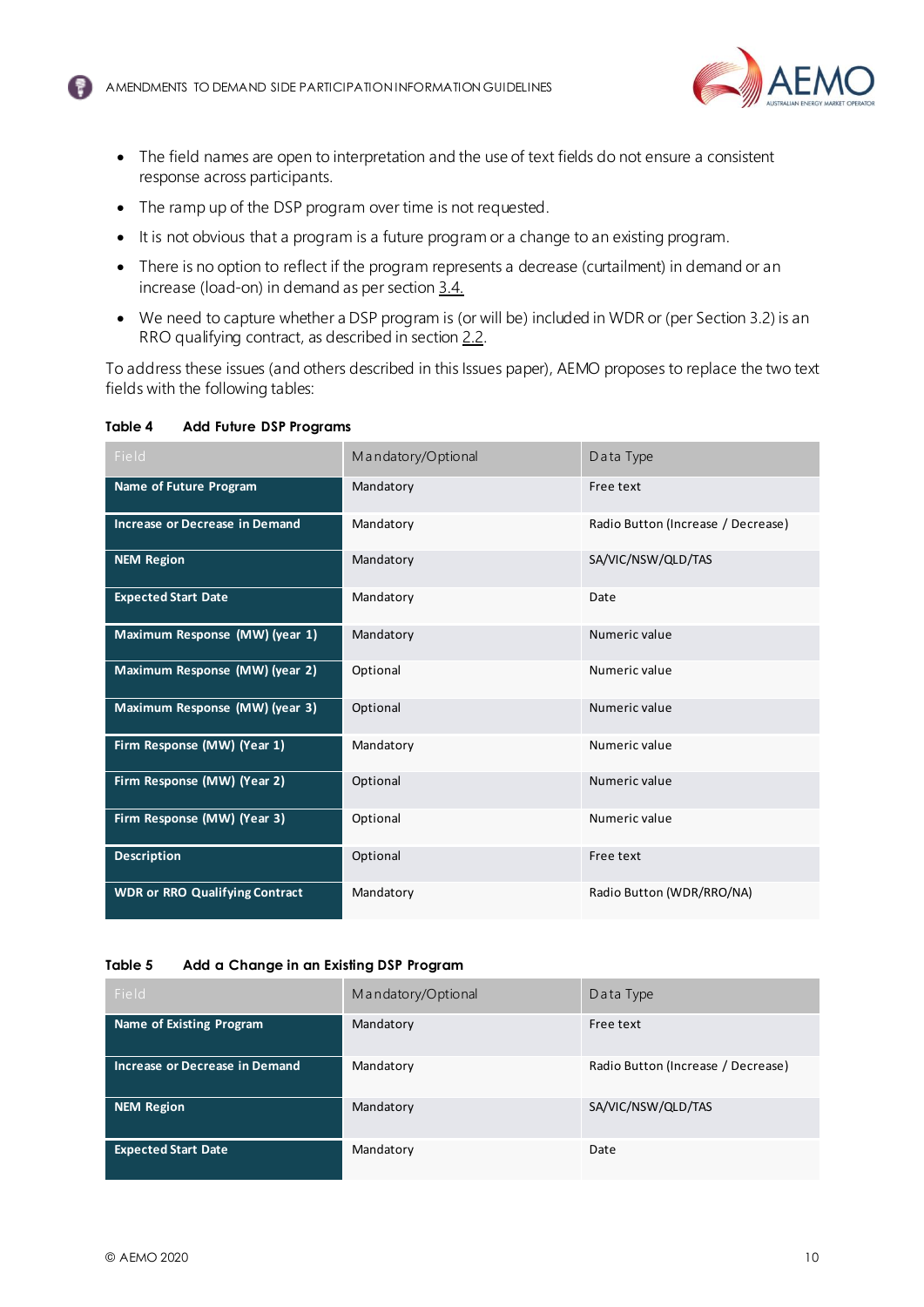

| Field                                       | Mandatory/Optional | Data Type                 |
|---------------------------------------------|--------------------|---------------------------|
| Change in Maximum Response (MW)<br>(year 1) | Mandatory          | Numeric value             |
| Change in Maximum Response (MW)<br>(year 2) | Optional           | Numeric value             |
| Change in Maximum Response (MW)<br>(year 3) | Optional           | Numeric value             |
| Change in Firm Response (MW) (Year<br>1)    | Mandatory          | Numeric value             |
| Change in Firm Response (MW) (Year<br>2)    | Optional           | Numeric value             |
| Change in Firm Response (MW) (Year<br>3)    | Optional           | Numeric value             |
| <b>Description</b>                          | Optional           | Free text                 |
| <b>WDR or RRO Qualifying Contract</b>       | Mandatory          | Radio Button (WDR/RRO/NA) |

# <span id="page-10-0"></span>**3.6. Timing of DSPI Portal entry**

A submission to the DSP Forecasting Methodology recommended allowing the DSPI Portal to remain open year-round. As this feedback relates to the Guidelines, rather than the methodology, AEMO has included its consideration on the subject here. AEMO uses the DSPI to support its annual demand and reliability forecasting process, and it is essential that the information being submitted is up to date when used as input to the DSP forecast.

Currently changes are considered on a case-by-case basis as to whether they are material enough to warrant changes to the Reliability Forecast. This would not change under the options below.

There are two options for DSPI Portal entry timing:

- Retain the current April-only submission window to support the ESOO forecast development
- Make the portal open year-round to support participant entry at any time. Note however that to support the ESOO forecast development all participants would still be required to confirm/finalise their entries in April.

The pros and cons are explained in the table below.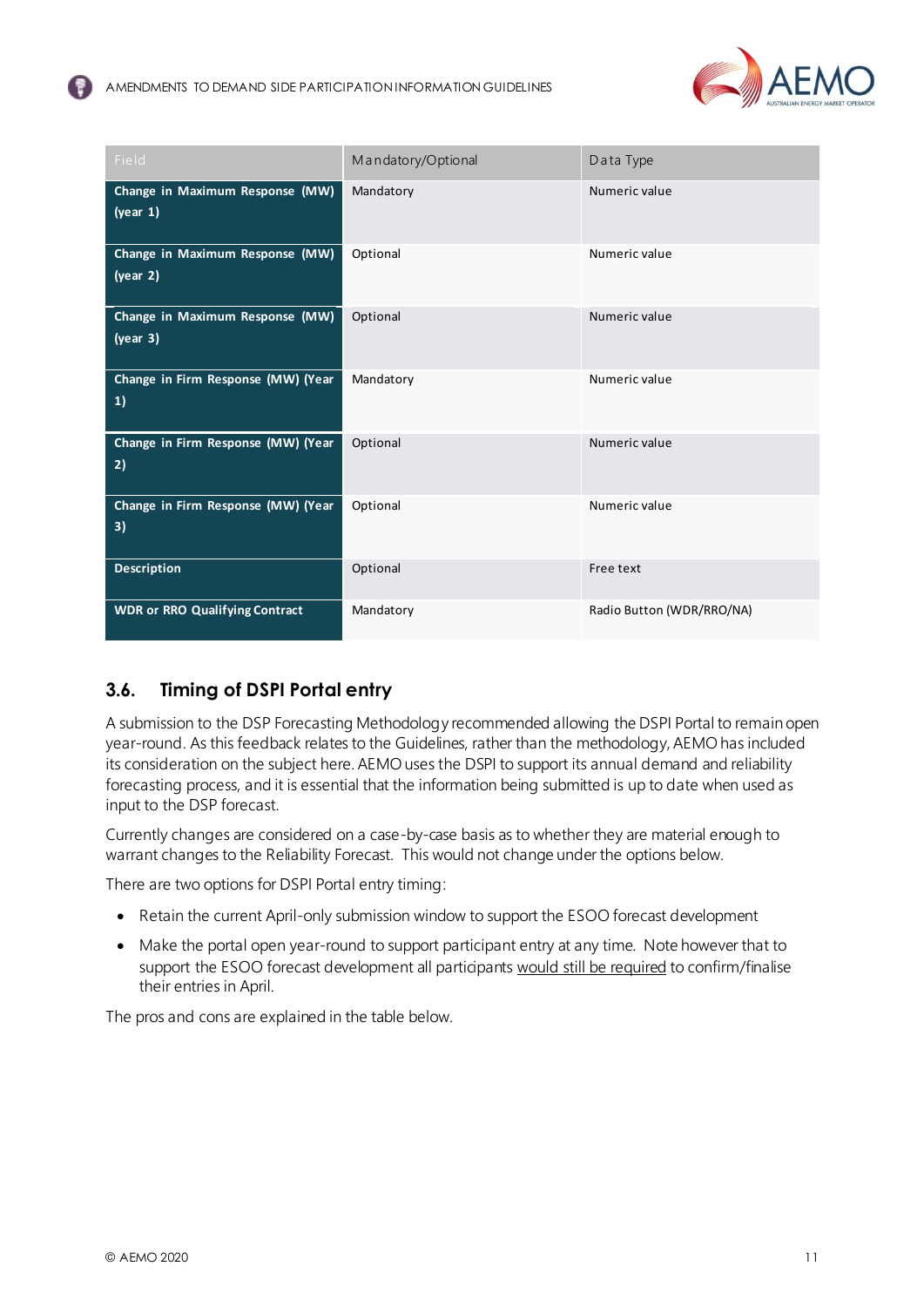

<span id="page-11-3"></span>

| Table 6 | <b>DSPI Portal timing</b> |
|---------|---------------------------|
|---------|---------------------------|

| Option                                                                               | Pro                                                                                              | Con                                                                                                                                                                                                                                       |
|--------------------------------------------------------------------------------------|--------------------------------------------------------------------------------------------------|-------------------------------------------------------------------------------------------------------------------------------------------------------------------------------------------------------------------------------------------|
| <b>DSPI Portal is</b><br>only open for<br>submission in<br><b>April (current)</b>    | No change required to systems and<br>processes                                                   | Outside of April changes would be emailed.<br>This is contrary to data governance best<br>practice.<br>The rules specify that data related to RRO<br>qualifying contracts must be registered via the<br>DSPI Portal as per NER 4A.E.1 (c) |
| <b>DSPI Portal is</b><br>open all year<br>round with<br><b>April</b><br>confirmation | Allow participants to inform AEMO of<br>changes, using a consistent approach across<br>the year. | AEMO IT costs for keeping the portal open,<br>and screening, tracking and managing<br>changes are material.                                                                                                                               |
|                                                                                      | Data governance is improved (relative to<br>submissions via email in other option)               | Unclear how AEMO processes inputs provided<br>outside the April submission window.                                                                                                                                                        |

#### <span id="page-11-0"></span>**3.7. Statement of no DSP to report**

Some participants may have no DSP to report. The challenge is that AEMO needs to receive confirmation that the participant has no DSP to report, to distinguish from reporting delays or omissions.

One approach is to require participants to access the portal to confirm they have no DSP to report. AEMO notes stakeholder and AEMO costs in establishing initial portal access. AEMO is reviewing opportunities to streamline the access process, but will consider alternative approaches.

#### <span id="page-11-1"></span>**3.8. Geographic information for validation and statistics**

There are challenges associated with the lack of geographic specification of DSP programs in the DSPI Portal:

- Efficiency existing DSP programs are entered independent of NEM region. While AEMO does infer geographical distribution through appropriate manipulation of the associated NMI lists, it is more efficient for AEMO to process DSP programs already organised by region.
- Accuracy program-level information (for example, "Potential Response") may cover connections in more than one NEM region. AEMO will seek regional-specific information. This will support AEMO's ability to accurately report statistics on a region-level basis and use program-level information like potential response to validate its regional estimates of DSP (which are based on observed historical responses).

Sectio[n 4.1](#page-12-2) of this document describes the DSPI Portal data structure consisting of DSP Program information (header) and associated NMI list (detail). That section describes an additional option for uploading data, which will greatly assist in the efficient execution of the above proposed change. A portal user would simply duplicate the relevant program details row in their bulk header file, and adjust the Region field (and any other fields if applicable).

#### <span id="page-11-2"></span>**3.9. Statistics of tariffs used to facilitate demand response**

Following the WDR rules change, from October 2021 AEMO must annually, as outlined in NER clause 3.7D(c), publish:

*Information on the types of tariffs used by Network Service Providers to facilitate demand response and the proportion of retail customers on those tariffs*

AEMO believes the categories proposed i[n Table 3](#page-8-2) should cover the types of tariffs offered (whether incentivising DSP or directly controlling the net load of a customer) and that AEMO can create statistics based on the information provided.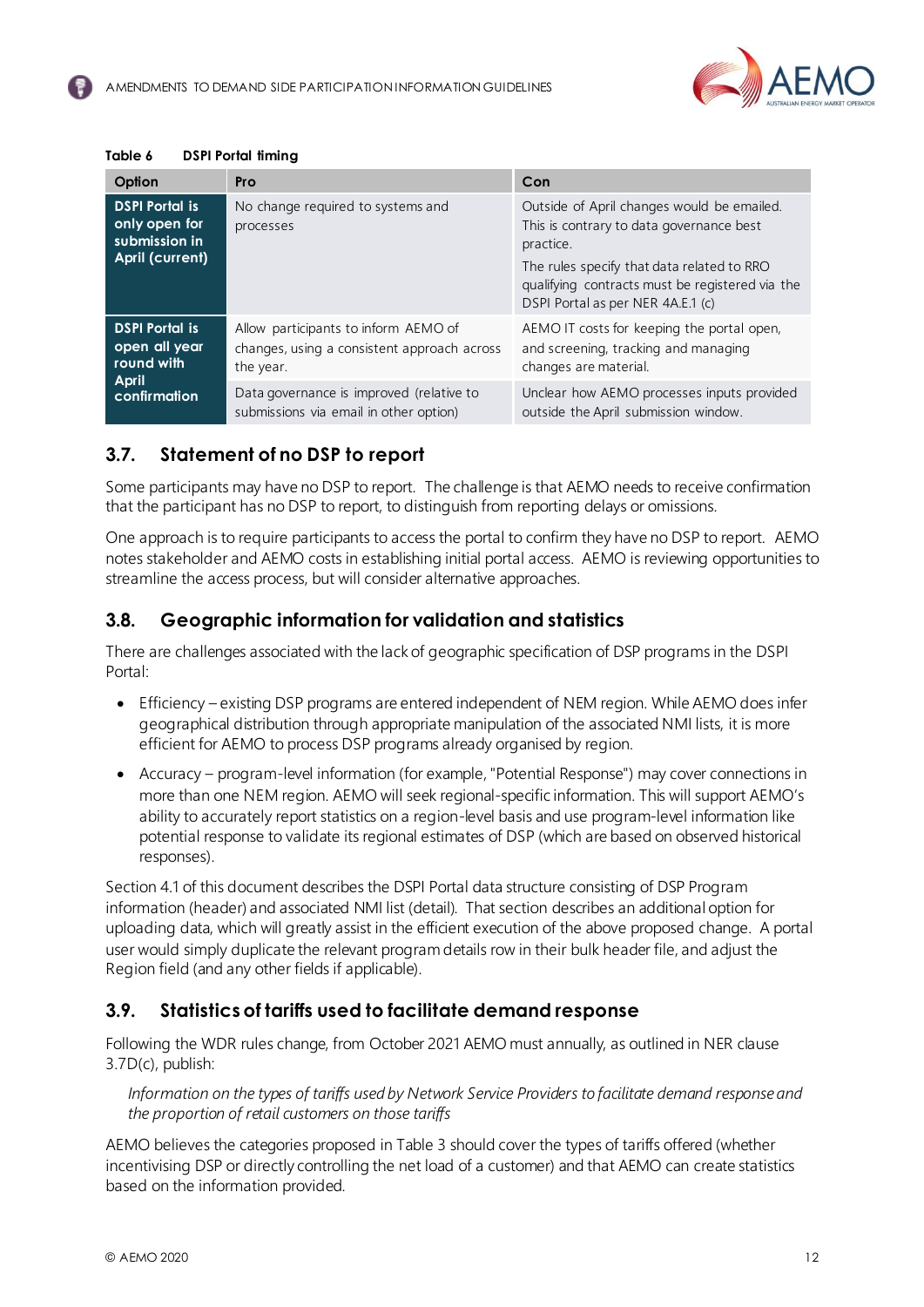

In recognition that time-of-use tariffs may not all be passed through by the retailer, AEMO requires that NSPs also provide this information to enable AEMO's compliance with the above NER clause.

In the statistics, AEMO will therefore present for each region (as in Sectio[n 3.7](#page-11-0) above):

- Number of customers on time-of-use tariffs reported by NSPs.
- Number of customers on time-of-use tariffs reported by retailers.

The proportion will be the number reported by retailers divided by the number reported by the NSPs.

# <span id="page-12-0"></span>**3.10. Adding participant contact details**

AEMO has experienced challenges in identifying and contacting the relevant person in the participant organisation to obtain further information relating to the DSPI data entry when necessary. To address this, AEMO proposes adding the following mandatory fields within the DSPI Portal:

- Name, position, phone number and email of the primary contact person.
- Name, position, phone number and email of the secondary contact person.

The above fields would need to be entered by the user each time they make a submission.

# <span id="page-12-1"></span>**4. PROPOSED CHANGES TO THE DSPI PORTAL**

In addition to the changes to DSP data collection detailed in Section 3, AEMO is proposing the following changes that are outside the scope of the guidelines.

## <span id="page-12-2"></span>**4.1. Providing more upload options within the DSPI Portal**

The DSPI data structure consists of DSP Program information (header) and NMI list (detail) for the sites in that DSP program. Currently the DSPI Portal's processes allow data to be entered into this structure are:

- One-at-a-time entry of DSP program header data (either by keying in the DSPI Portal, or via upload of a single row file), and
- An upload process for a DSP program NMI detail list.

The above processes can be time-intensive for participants with many DSP programs. To address this, AEMO proposes providing optional alternative mechanisms for data provision. Under this arrangement, participants would be able to choose to upload:

- A 'bulk header file' containing multiple DSP program definitions and associated meta data. The ability to upload a header file would be an optional alternative to the manual entry of DSP program data via the portal, and/or
- A 'bulk NMI file' containing all NMIs that are subject to DSP programs, with a column to indicate which DSP program each NMI belongs to. The file would be structured in normalised form, that is, where a NMI belongs to multiple DSP programs, the NMI is listed on multiple rows, each with one DSP program reference.

Additionally, AEMO recognises that some participants may have multiple DSP Programs that utilise events, so AEMO also proposes a 'bulk event file' which allows events across multiple programs to be uploaded at once, rather than events per program as currently.

#### <span id="page-12-3"></span>**4.2. Improved resources for portal users**

Given the necessary complexity and low frequency usage of the DSPI Portal, AEMO proposes to assist industry participants with the DSPI Portal. Such resources aim to: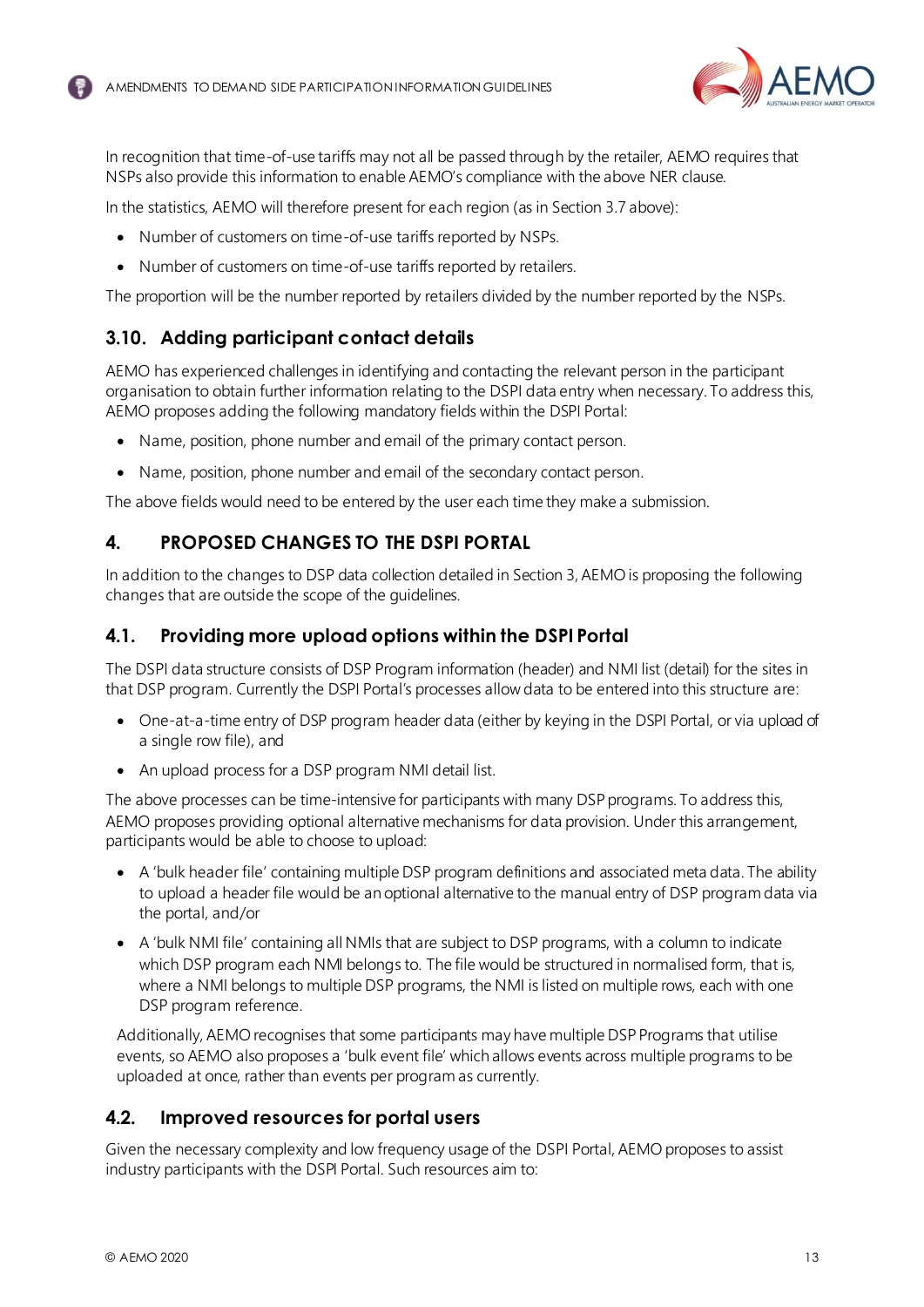

- Guide users on the efficient use of the portal features.
- Reinforce AEMO's definitions used in the portal.
- Emphasise that 'Asset only' components need not be entered into the portal. For example, a retailer with knowledge of its customer's battery installation is not, of itself, an instance of DSP that is required for the portal. However, if the battery is at least partially controlled by the retailer, it is DSP and requires entry into the portal.

AEMO believes the best means of informing portal users via documentation available on the AEMO website.

AEMO proposes making participants aware of the availability of this documentation through:

- Emails to participant contacts who used the portal most recently.
- Discussion in Forecasting Reference Group (FRG) meetings in the lead up to the data entry period.
- Links to the training in the DSPI Portal.

# <span id="page-13-0"></span>**5. SUMMARY OF PROPOSED CHANGES FOR CONSULTATION**

#### <span id="page-13-1"></span>**5.1. Summary of proposed changes to the DSPI Guidelines**

AEMO seeks industry feedback on the following changes:

- 1. Changing the portal so that the Potential Response field is:
	- Optional for DSP program categories which AEMO understands are not yet well understood, and therefore difficult for a participant to estimate.
	- Mandatory for DSP program categories that are well understood, and it is reasonable to expect an estimate from the participant.
	- AEMO proposes DSP response estimates are mandatory for all but the market exposed customers and programs with customers on fixed Time-Of-Use tariffs.

AEMO proposes to split the question into two separate components:

- Maximum potential response (MW).
- Firm (or contracted) response (MW) of particular relevance to the registration of Qualifying contracts under the Retailer Reliability Obligation (RRO) as per Sectio[n 3.2](#page-6-2).
- 2. AEMO believes WDR and RRO to effectively be mutually exclusive in the context of a site performing DSP. To meet both requirements, AEMO proposes adding a mutually exclusive selection for current and future DSP programs with the following wording:
	- The DSP program is currently (or will be) in WDR.
	- The DSP program is currently (or will be) a registered RRO Qualifying Contract.
	- Neither.

AEMO invites submissions on whether the WDR and RRO are in fact mutually exclusive, and whether the above is reasonable.

- 3. Updating DSP program categories:
	- Removing 'Connections with energy storage.'
	- Changing 'Larger connections and programs" to 'Not elsewhere classified.'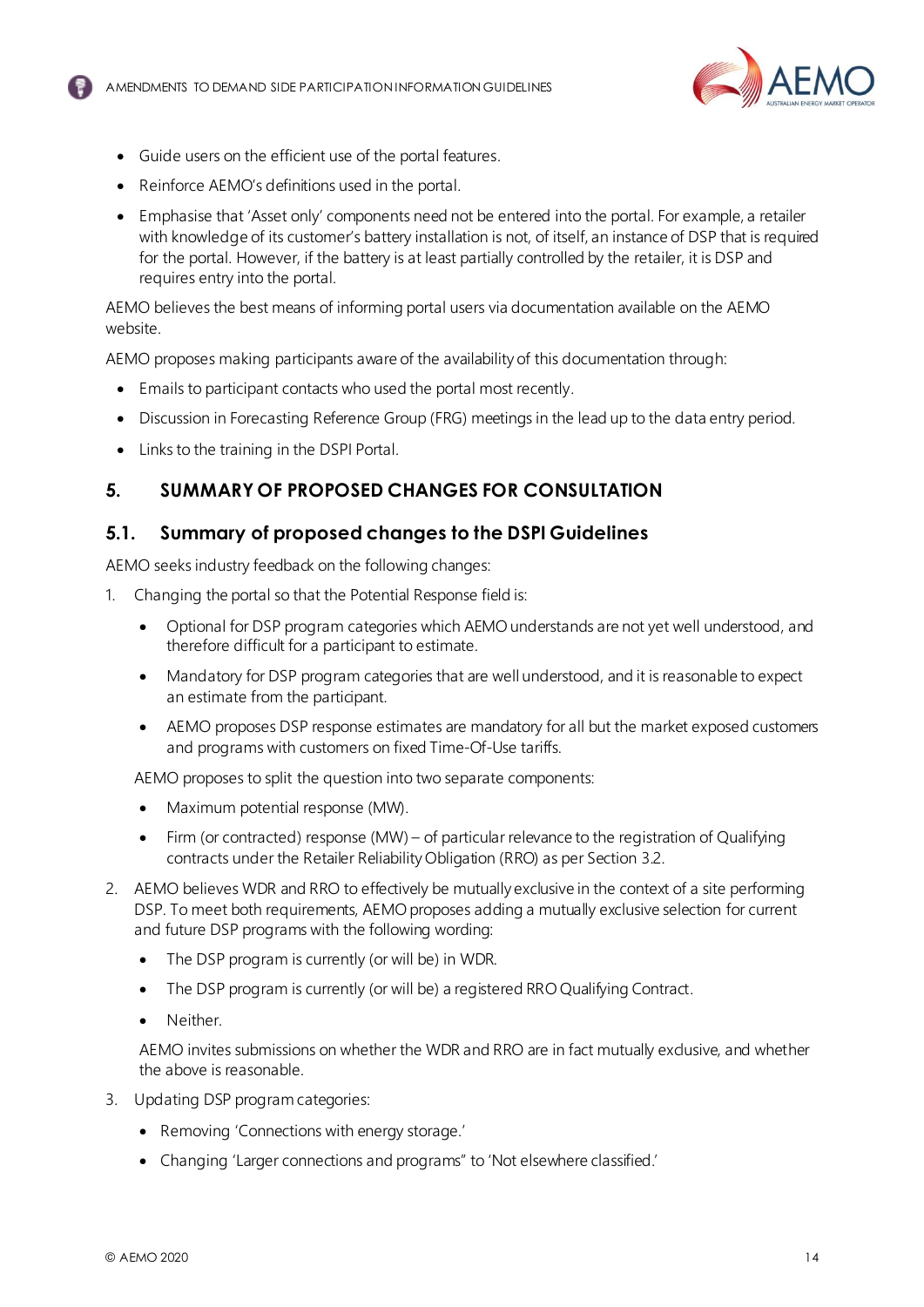

- Making the DSP Program categories more generic to reflect the type of control or signalling for response independent of the organisation type.
- 4. To align with the WDR rule change; a Load-on field will also be included in this DSPI Portal update to support AEMO's identification of programs that include loads, embedded generation and storage that are flexible at times of minimum demand (or responding to low/negative spot prices in general).
- 5. Replace the two text fields with specific responses (See Sectio[n 3.5](#page-8-1) above).
- 6. Options for the DSPI Portal timing.
	- Retain the current April-only submission window.
	- Have the portal open year-round to support participant entry at any time.
- 7. Changes to the way data is uploaded to adjust the Region field (and any other fields if applicable).
- 8. Tariffs used for demand response
	- In the statistics, AEMO will present for each region (as in Sectio[n 3.7](#page-11-0) above):
		- i. Number of customers on time-of-use tariffs reported by NSPs.
		- ii. Number of customers on time-of-use tariffs reported by retailers.
- 9. Collecting contact details.
	- Adding mandatory fields within the DSPI Portal for the primary and secondary contact person:

#### <span id="page-14-0"></span>**5.2. Summary of proposed changes to the DSPI Portal**

- 1. Providing more upload options within the DSPI Portal:
	- Upload a 'bulk header file' containing multiple DSP program definitions and associated meta data. And/or
	- A 'bulk NMI file' containing all NMIs that are subject to DSP programs, with a column to indicate which DSP program each NMI belongs to.
- Additionally, for multiple DSP Programs that utilise events, AEMO also proposes a 'bulk event file.'
- 2. AEMO proposes to Provide resources to assist industry participants with the DSPI Portal. Such resources aim to:
	- Guide users on the efficient use of the portal features.
	- Reinforce AEMO's definitions used in the portal.
	- Emphasise that 'Asset only' components need not be entered into the portal.